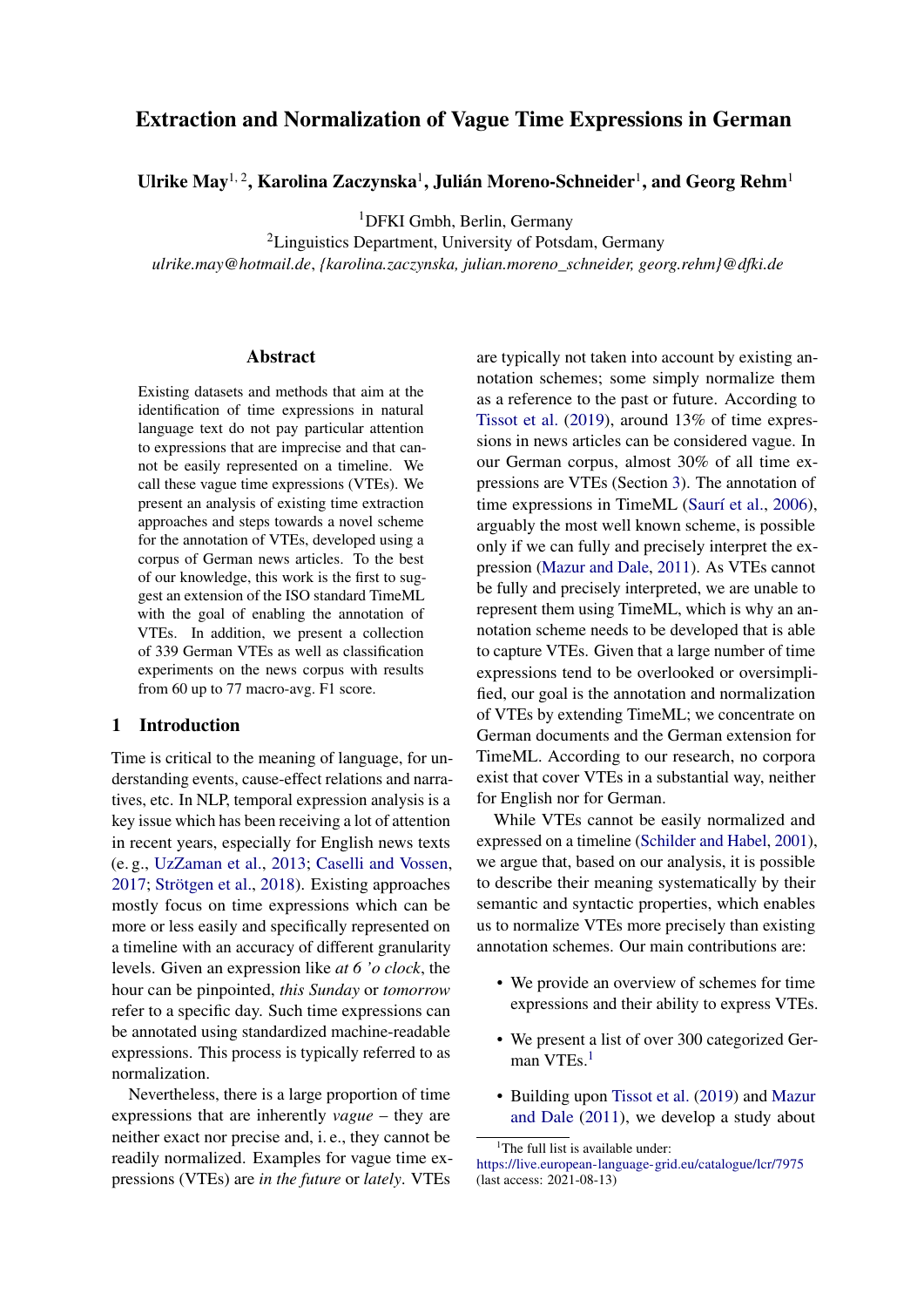the possibilities of normalizing and classifying VTEs by expressing the closest or most precise meaning. To the best of our knowledge, we are the first to present such a study on VTEs for German. Our methods can be adapted to other languages.

• We present an annotated sample dataset and preliminary classification experiments.

### 2 Background and Related Work

Our approach is primarily based on the categorization of precise time expressions according to TimeML and LTIMEX (Section [2.1\)](#page-1-0) as well as on the categorization of VTEs provided by [Tissot](#page-8-3) [et al.](#page-8-3) [\(2019\)](#page-8-3) (Section [2.2\)](#page-1-1). [Channell](#page-8-7) [\(1983\)](#page-8-7) and [Dinu et al.](#page-8-8) [\(2017\)](#page-8-8) describe approaches on vague expressions in domains other than time.

#### <span id="page-1-0"></span>2.1 Categories of Precise Time Expressions

The ISO standard for the annotation of time expressions is TimeML [\(Pustejovsky et al.,](#page-8-9) [2010\)](#page-8-9). Temporal expressions are marked up using TimeML's TIMEX3 tag to capture their meaning. Important attributes of this tag are *type* and *value*: *Type* records whether the expression is a *duration*, a point in time (either a specific *date*, or a *time* of the day) or a *set* of points in time [\(Saurí et al.,](#page-8-4) [2006\)](#page-8-4). The *type* of an expression determines how the expression is normalised in the *value* attribute. Temporal expressions with a modifier that cannot be expressed using the value attribute, e. g., "in *about* 3 days" are handled by the optional attribute *mod*, which was adapted from TIDES [\(Ferro et al.,](#page-8-10) [2001\)](#page-8-10).

With LTIMEX, [Mazur and Dale](#page-8-5) [\(2011\)](#page-8-5) attempted to modularise the normalization process of a temporal expression. This annotation scheme extends TIDES to capture partial meanings of time expressions. It differentiates between local and global meaning. The local meaning is the same for each occurrence of a word and determining this meaning requires no contextual information. For example, "yesterday" has the local meaning "the day before today" [\(Mazur and Dale,](#page-8-5) [2011\)](#page-8-5). The global meaning, on the other hand, is gained through the context about the utterance time of the expression and, based on the local meaning, the date of what is referred to as "yesterday" can be concluded.

LTIMEX distinguishes 12 categories of time expressions. Similar to TimeML, they include *points*,

*durations* and *sets*. Additionally, *offsets* are functions that normalize a time expression relative to the document creation time (dct) or a given reference time (ref). An example for an offset would be "in 3 days" meaning "3 days after the *dct*". Another class is *ordinally specified*, which are expressions based on numbers, like "the *first|last|every second* Monday in July". The categories that indicate VTEs are *modified point* and *modified duration*. The annotation scheme provides no other methods for normalising VTEs.

#### <span id="page-1-1"></span>2.2 Categories of Vague Time Expressions

Using the definition of the word *vague* from [Devos](#page-8-11) [\(2003\)](#page-8-11), a time expression is vague, when it is not clear which date the expression refers to or which dates limit the referenced time period. Even an expression like "in 2010" can be used without referring to the whole year 2010 but to a specific, yet unknown point or period [\(Strötgen,](#page-8-12) [2015\)](#page-8-12). Only few approaches or schemes deal with VTEs in more detail (e. g., [Devos et al.,](#page-8-13) [1994;](#page-8-13) [Rong et al.,](#page-8-14) [2017\)](#page-8-14), from which [Tissot et al.](#page-8-3) are the only ones to present a classification especially for VTEs [\(Tissot et al.,](#page-8-3)  $2019$  $2019$ .<sup>2</sup> The six categories are based on an evaluation of clinical corpora. The first category, *present reference*, includes temporal references related to the present, such as "now", "recently" and "currently". Modified precise time expressions, like "in *approximately* 10 days", belong to the category *modified value*. *Imprecise value* refers to expressions built up around an imprecise period of time, such as "*a few* days" or "*several* weeks". This category also contains expressions with an indefinite period of time, in which the granularity is usually represented in plural form without numeric values.<sup>[3](#page-1-3)</sup> An example would be "years" in "It took years to finish the job.". The fourth category, *range of values*, describes time spans defined by limits, such as "every 3 to 4 months". *Partial period* covers time spans that are part of a larger time frame, such as "mid-January". The last class, *generic expressions*, includes a general period or duration, like "this time" or "at the same time". Although these categories are relevant, [Tissot et al.](#page-8-3) do not present further methods for normalization. We adapt and extend the classes for our own categorization (Sec-

<span id="page-1-3"></span><span id="page-1-2"></span><sup>&</sup>lt;sup>2</sup>Instead of "vague", [Tissot et al.](#page-8-3) use the term "imprecise".

 $3$ The granularity describes how precise a time expression is. It can, for example, be one of the values *millennium*, *century*, *decade*, *year*, *month*, *day*, *hour*, *minute* or *second* [\(Caselli and](#page-7-0) [Sprugnoli,](#page-7-0) [2015\)](#page-7-0).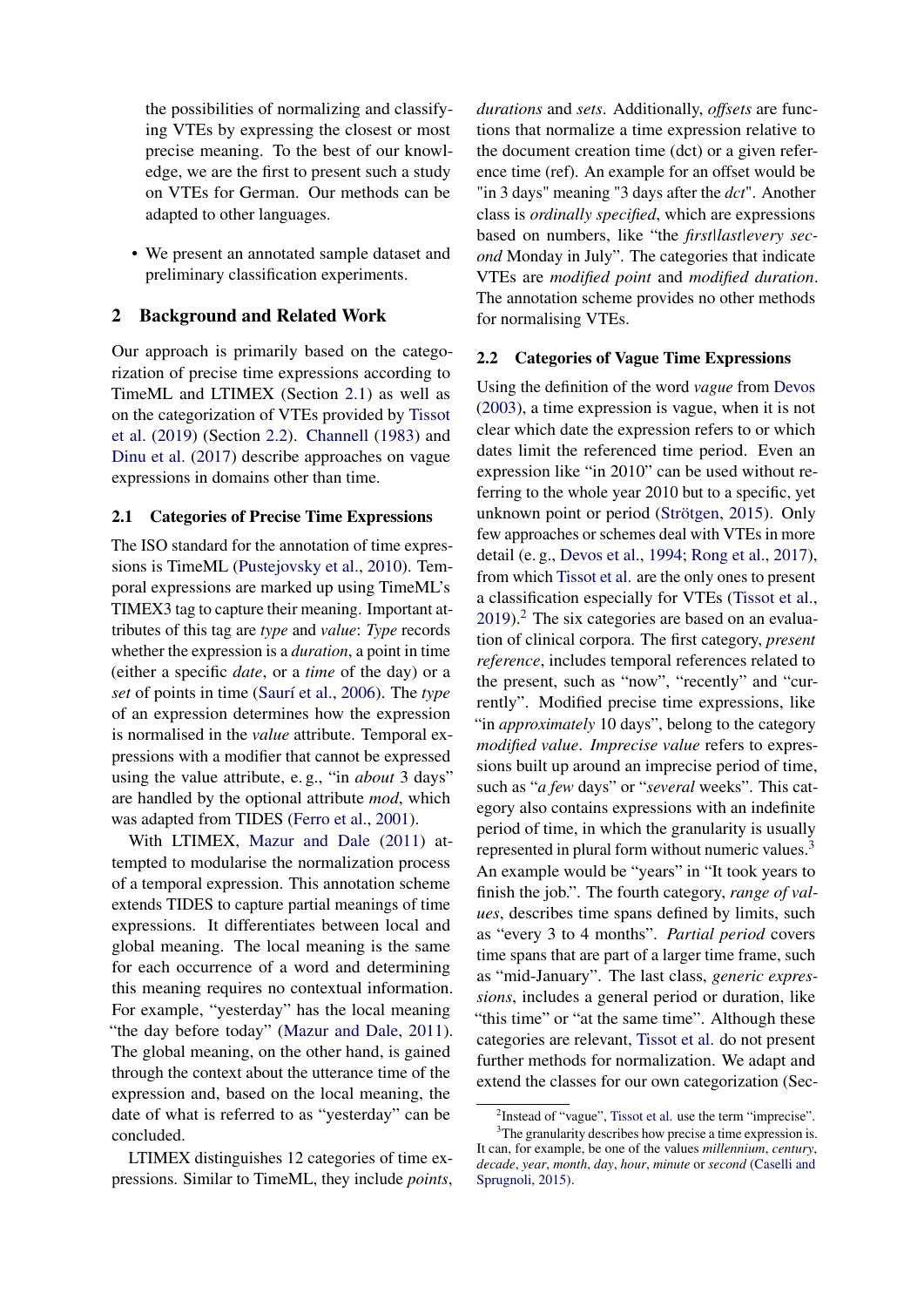tion  $4$ ).

## <span id="page-2-0"></span>3 Dataset

Part of the dataset we used for our primary annotation experiments including the annotations for VTEs is taken from KRAUTS [\(Strötgen et al.,](#page-8-2) [2018\)](#page-8-2). KRAUTS is a German corpus consisting of 50 articles from the newspaper *Die Zeit*, annotated using the TimeML guidelines by [Minard et al.](#page-8-15) [\(2017\)](#page-8-15). We also incorporate 1037 documents we call, for the remainder of this work, *Short\_News* because they consist of short articles from various news media.<sup>[4](#page-2-2)</sup> The Short News articles consist, on average, of fewer tokens than the articles in KRAUTS and only briefly and factually state the most important facts. One news document can contain several short articles on various topics while in KRAUTS, one document always covers exactly one topic. The KRAUTS articles are more detailed and explain the background of events or an opinion on a subject. The corpus includes comments, opinion pieces, reports, interviews, reviews, and excerpts from a book or film but also fictional types of texts, such as short stories and poems.

To narrow down the size of the dataset for the scope of this work, we selected 100 articles from Short\_News with about every tenth text being chosen. We filtered near-duplicate articles which left us with 69 documents with 96 721 tokens in total.<sup>[5](#page-2-3)</sup> Table [1](#page-2-4) shows key corpus statistics.

<span id="page-2-4"></span>

|                 | <b>Sentences</b> |          | <b>Tokens</b> |          |  |
|-----------------|------------------|----------|---------------|----------|--|
| <b>Articles</b> | per file         | in total | per file      | in total |  |
| <b>KRAUTS</b>   | 52.2             | 2609     | 1 0 0 5 .0    | 50250    |  |
| Short News      | 22.3             | 1.536    | 673.5         | 46471    |  |
| Both            | 37.2             | 4 1 4 5  | 839.2         | 96721    |  |

Table 1: Key data set statistics (after reducing Short\_News to 100 articles).

#### <span id="page-2-1"></span>4 Data Annotation

The category adaptations and resulting TimeML extensions are described in Sections [4.1](#page-2-5) and [4.2,](#page-2-6) respectively. Based on a list of German VTE (Section [4.3\)](#page-4-0) we developed the attribute *meaning* which enables a more precise normalization of VTEs. The categories postulated by [Tissot et al.](#page-8-3) [\(2019\)](#page-8-3) indicate a variation in the level of precision and vagueness, which we utilize for our normalization of VTEs (Section [4.4\)](#page-4-1). While the normalization was adapted to each of these categories, the categories themselves do not appear in the annotation. Furthermore, Section [4.5](#page-4-2) describes additional vague time expressions, while Section [4.6](#page-6-0) presents statistics about the annotated dataset.

#### <span id="page-2-5"></span>4.1 Inferring a Classification

[Tissot et al.](#page-8-3) [\(2019\)](#page-8-3) do not describe the category *modified value* in much detail, which is why we interpret it as described in TimeML, where a (precise) temporal expression is modified by a modifier. Since *partial period* also includes modified time expressions, like "mid-January", we decided to merge it into the *modified value* category. As mentioned, time expressions of the *modified value* category are precise time expressions that are made vague using a modifier, such as "*approximately* 10 days". Here, the intended time span can be narrowed down to a few days. The category *range of values* contains expressions that give specific boundaries, like "in 2-3 days". The exact point in time or time period is unknown yet somewhere in between. Expressions in the *imprecise value* category still reveal their granularity. For example, "in a few days" most likely refers to days after the utterance time and not weeks or months. Nevertheless, [Tissot et al.](#page-8-3) [\(2019\)](#page-8-3) do not distinguish between points in time, time periods or sets. We, therefore, took the categories *modified value*, *imprecise value* and *range of values* and subdivided them respectively for normalization according to the TimeML types *date*, *time*, *duration* and *set*. The categories that could not be subdivided according to TimeML types (*present reference* and *generic expression*) were not included in our annotation scheme.

#### <span id="page-2-6"></span>4.2 TimeML Extensions

Our annotation scheme for VTEs builds upon TimeML and ensures compatibility. We realise TimeML-compliant normalization of precise time expressions by keeping the attribute *value* and by adding the new attribute *meaning* to cover the interpretation of VTEs.

#### 4.2.1 Normalising the Attribute "meaning"

The mechanisms for capturing normalizations in the attribute *meaning* is based on the *type* of the VTE. We used the formalizations for the *offset* in

<span id="page-2-2"></span><sup>&</sup>lt;sup>4</sup>We thank our project partner Condat AG for providing the documents (https://condat.de/ (last access: 2021-08-13)).

<span id="page-2-3"></span><sup>&</sup>lt;sup>5</sup>Since these documents are copyrighted material, we are unable to make them available publicly. However, we present annotated examples in Appendix [A.](#page-9-0)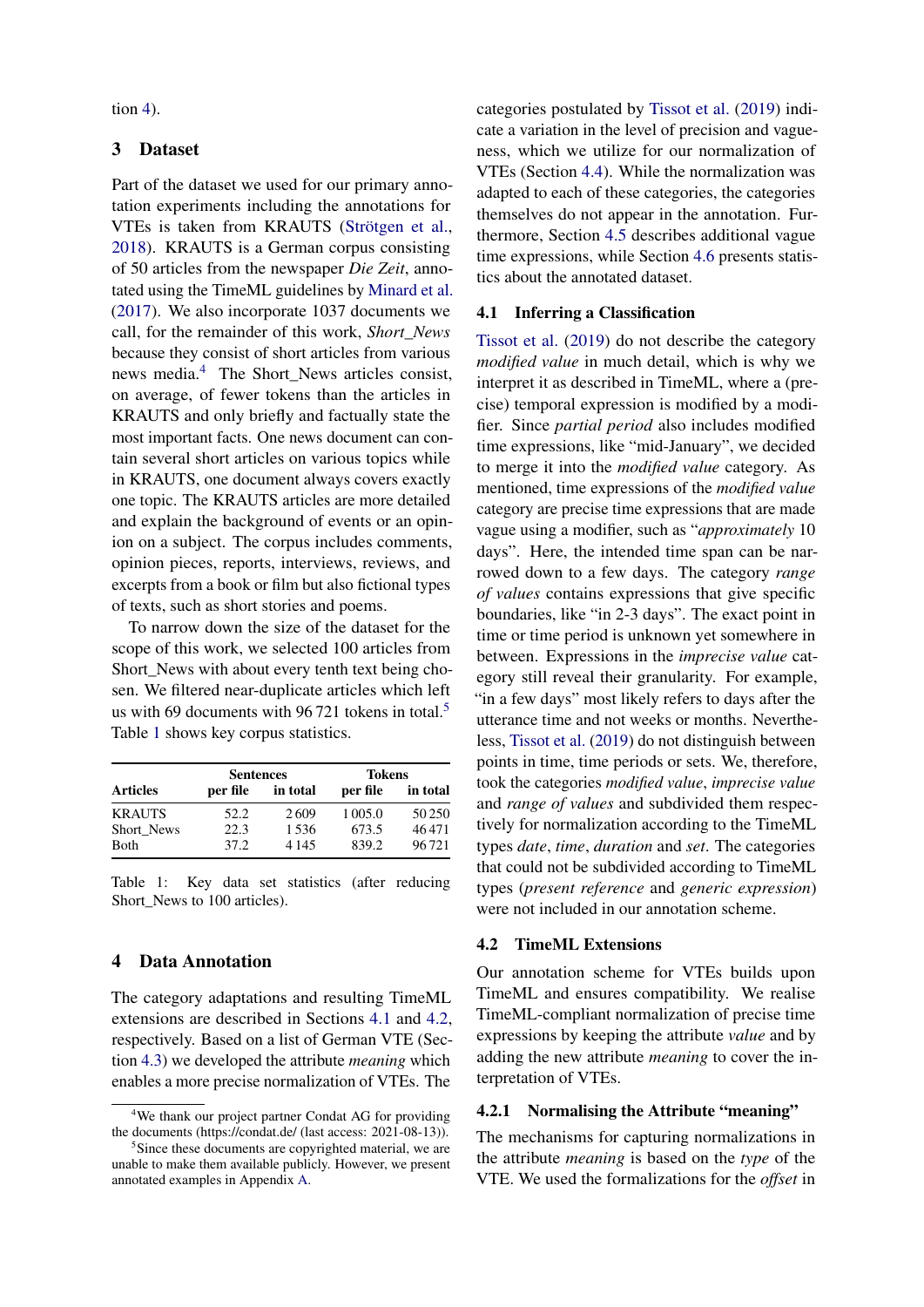the LTIMEX-scheme of [Mazur and Dale](#page-8-5) [\(2011\)](#page-8-5) as a starting point. Similar to [Mazur and Dale](#page-8-5) [\(2011\)](#page-8-5),  $a + or a - in the normalization means that the$ expression describes a point in time that lies before or after a reference point. For example, "+0000- 00-0X" means "in einigen Tagen" (*in a few days*). The  $+$  indicates that the referenced point in time is after the *dct*, while "0000-00-0X" represents the number of years, month and days that are between the *dct* and the described point in time. The "X" placeholder indicates, in this case, a number of days between 1 and 9. In contrast to [Mazur and](#page-8-5) [Dale](#page-8-5) [\(2011\)](#page-8-5), we included  $\langle$  and  $\rangle$  as comparison operators.  $A_1 < A_2$  means that an expression  $A_1$  is temporally before an expression  $A_2$ , and  $A_1 \leq A_2$ , that  $A_1$  happens before or at the same time as  $A_2$ . One of the placeholders  $A_1$  or  $A_2$  can be replaced by *dct* or *ref* to refer to the document creation time (dct) or another reference point (ref). While dct is important for factual text types (e. g., news articles), ref is helpful especially for narrative texts where the utterance time of the text is not necessarily the time when the document was created. *P* stands for period and indicates a normalization of type *duration*, *Y* stands for *years* and can be replaced by *D* (days), *M* (months), *DE* (decades) or by a leading *T* (time) and *h* (hours), *m* (minutes) or *s* (seconds) [\(Saurí et al.,](#page-8-4) [2006\)](#page-8-4). We expand the use of *X* in our scheme so that it can be used to indicate one or more decimal places. Therefore, in addition to "PXY" (representing at most nine years), it is now also possible to use "PXXY" (representing at most 99 years). The largest range probable in a given context should always be used. We did not further modify the attribute *value* of TIMEX3.

The value of the attribute *meaning* resembles a function. It can take one of two forms. In the first form, it contains *Z* as a symbol for the time expression, see the examples in the rows for *date*, *time*, *duration* and *set* in the *range of values* category in Table [2.](#page-5-0) The second form is used to describe a expression that refers to a point that lies a specific time before or after ref or dct. In this, a number of units is subtracted from or added to dct or ref to represent a specific point in time. The number of units is specified in ISO format:  $YYYY - MM - [WW]DD - Thh : mm : ss,$ where zero represents an empty position and *X* represents an unknown position. A digit can be omitted if it is zero and followed only by zeros. For the expression "vor Jahrzehnten" (*decades ago*) in

example [\(1\)](#page-3-0) we derive the meaning  $dct - 00XX$ , which indicates that the expressed point in time must lie a two-digit number of years before the dct. The hundreds and thousands digits are *0*. All units more specific than the year are left out. Appendix [A](#page-9-0) contains more examples.

<span id="page-3-0"></span>(1) Er ist vor Jahrzehnten ausgewandert. He is before decades emigrated. 'He emigrated decades ago.'

In TimeML [\(Saurí et al.,](#page-8-4) [2006\)](#page-8-4), only "Jahrzehnten" (*decades*) would be marked as a time expression while ignoring the preposition "vor". We, however, consider prepositions as well as adverbs to be an inherent part of the time expression because they can convert one type of time expression into another one. In this example, the preposition converts a duration into a point in time, so that the *value* changes from "PXDE" to "PAST\_REF". The same applies to reverse cases, when a preposition or an adverb converts a point in time into a duration.

#### 4.2.2 Additional Adaptations

In addition, we circumvent empty tags by specifying values directly in the appropriate attributes instead of creating and linking another point in time with the help of references. For example, instead of creating two empty tags to represent the begin and end points of a duration, these times are directly annotated in the *begin* and *end* fields of an expression of type duration. In the sentence "Die Expedition beginnt am 4. April 2022 und dauert ungefähr 10 Tage" (*The expedition starts at April 4, 2022 and takes about 10 days*) the start point will be "2022-04-04" and the end will be "2022-04-14" with the *mod*-value "approx" (see also row 5 in the *modified value* section of Table [2\)](#page-5-0). In addition to numerical values, the normalization of the label *set* for irregular or unclear intervals can also include the values *low*, *normal*, *high*, *increasing* or *decreasing* in the attribute *freq*. For example, "Ich treibe selten Sport" (*I rarely do sports*), yields the value "low" for the attribute *freq*.

We foresee the attribute *vague* to distinguish VTEs from precise time expressions. It is *true* whenever a time expression cannot be normalized to an exact *value*, i. e., whenever *value* contains the placeholder *X* or is *past\_ref* or *future\_ref*. It is also *true* when a modifier is used. Every example in table [2](#page-5-0) has this attribute set to "true".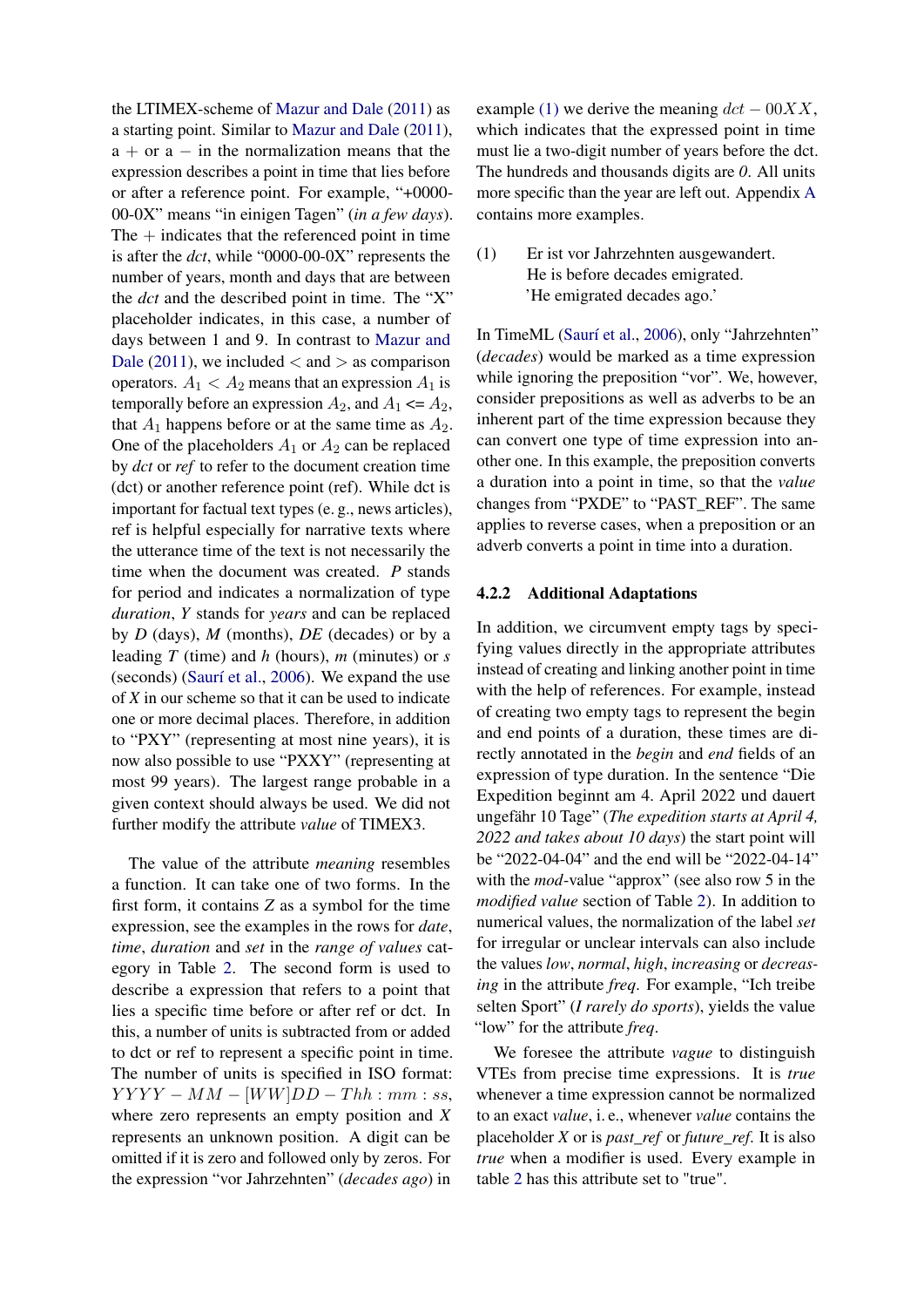#### <span id="page-4-0"></span>4.3 Vague Time Expressions in German

We collected 338 German VTEs in total. The seed entries of our inventory were based on an analysis of the KRAUTS corpus [\(Strötgen et al.,](#page-8-2) [2018\)](#page-8-2) as well as various brainstorming sessions among the authors. The list was expanded using synonyms found in the  $DWDS^6$  $DWDS^6$  and  $Duden^7$  $Duden^7$  online search. Similar expressions are summarised using placeholders. In "Anfang *Monat*" (*begin month*), "Monat" should be replaced by a specific month, e. g., "Januar" (*January*). Granularity expressions like days, weeks, etc. are indicated by a capitalised "G" (e. g., "in einigen *G*" (*in a few G*)). Additionally, numbers are represented by an *x*. For example "in *x G*" can be replaced by "in 3 Tagen" (*in 3 days*).

We structure the time expressions into different categories (see Section [4.1\)](#page-2-5). Not all expressions were assigned to a category since, as pointed out in Section [4.5,](#page-4-2) there are other types of time expressions which are challenging to describe with the given categories. Our list served as an initial basis for the development of the normalization approach. Appendix [B](#page-9-1) shows an excerpt of the full list.<sup>[8](#page-4-5)</sup>

#### <span id="page-4-1"></span>4.4 Description of the Classes

Table [2](#page-5-0) illustrates our classification (Section [4.1\)](#page-2-5) including the categories *modified value*, *imprecise value* and *range of values* and additional subcategories according to the four types used in TimeML. We included two additional types based on the *offset* category [\(Mazur and Dale,](#page-8-5) [2011\)](#page-8-5). These are *offset-like date* and *offset-like time* which use a time interval and a reference point to refer to a date or a time respectively. While *offset-like time* can take a time granularity like seconds, minutes or hours (e. g., "in 5 hours") an *offset-like date* can take any other granularity like days, month or years (e. g., "in 5 days"). Additional example expressions and their normalizations are shown in Table [2.](#page-5-0) Although the *offset* types are eventually converted to *dates* or *times* when the local representation of LTIMEX is turned into a global annotation, we listed them separately to show the semantic difference between *points* and *offsets*. While *point* expressions, like "Mitte Januar" (*mid January*), consist mostly of nouns, *offset* expressions seem to always contain a preposition, e. g., "in" (*in*) in the expression "in 6 Tagen" (*in* 6 days) or "vor" (*ago*)

<span id="page-4-5"></span><span id="page-4-4"></span>7 <https://www.duden.de> (last access: 2021-05-30)

8 [https://live.european-language-grid.eu/catalogue/lcr/](https://live.european-language-grid.eu/catalogue/lcr/7975) [7975](https://live.european-language-grid.eu/catalogue/lcr/7975) (last access: 2021-08-13)

in "vor 6 Tagen" (*6 days ago*) or an adverb "danach" (*after that*) in the expression "10 Tage danach" (*10 days after that*). At this point, it is important to mention that it might be insufficient to only look at prepositions for distinguishing a duration or an offset-like time expression. The prepostion "in" can be used in German for indicating a point in time but sometimes also a duration: "Anna ruft uns in 10 Tagen an" (*Anna will us call in 10 days*) versus "Er schrieb das Buch in 10 Tagen" (*He wrote the book in 10 days*). Nevertheless, German temporal prepositions in general can be distinguished between indicating a point in time or a duration.

This categorization enables us to distinguish different capturing methods, see column three in Table [2.](#page-5-0) While the *modified value* category contains enough information, i. e., a more or less specific number of days, to arrive at a date or time, the difference to the other two major categories *imprecise value* and *range of values* becomes more obvious. There, the meaning of an offset expression is described using the dct or ref, and an addition or subtraction of a number of granularities (years, months, weeks, days, hours or minutes). In contrast, the values of *date* and *time* contain no addition or subtraction. The normalization of the three different major types differs from one another. *Modified value* contains specific values and a modifier. *Imprecise value* consists mostly of additions and subtractions from a reference point and of undefined values in form of an uppercase *X*. Also, there are no imprecise dates or times that are not described like an offset. *Range of values* is characterised by the use of comparison operators.

#### <span id="page-4-2"></span>4.5 Other Vague Time Expressions

There are types of time expressions that are difficult to classify in the way described above. In contrast to the examples in Table [2,](#page-5-0) expressions such as "bald" (*soon*) or "kurz danach" (*shortly afterwards*) do not inherently indicate a specific granularity. For example, "früher" (*back then*) in "früher war alles besser." (*Everything was better in the good old days.*) does not refer to a duration with a certain start and end point, but to an unspecified span in the speaker's past. It is probably valid to assume that a period of time is meant that is at least a decade in the past (depending on the age of the speaker), so that the granularity can be narrowed down to "dct - 00XX". The example shows that for the annotation of VTEs, world knowledge as

<span id="page-4-3"></span><sup>6</sup> <https://www.dwds.de> (last access: 2021-05-30)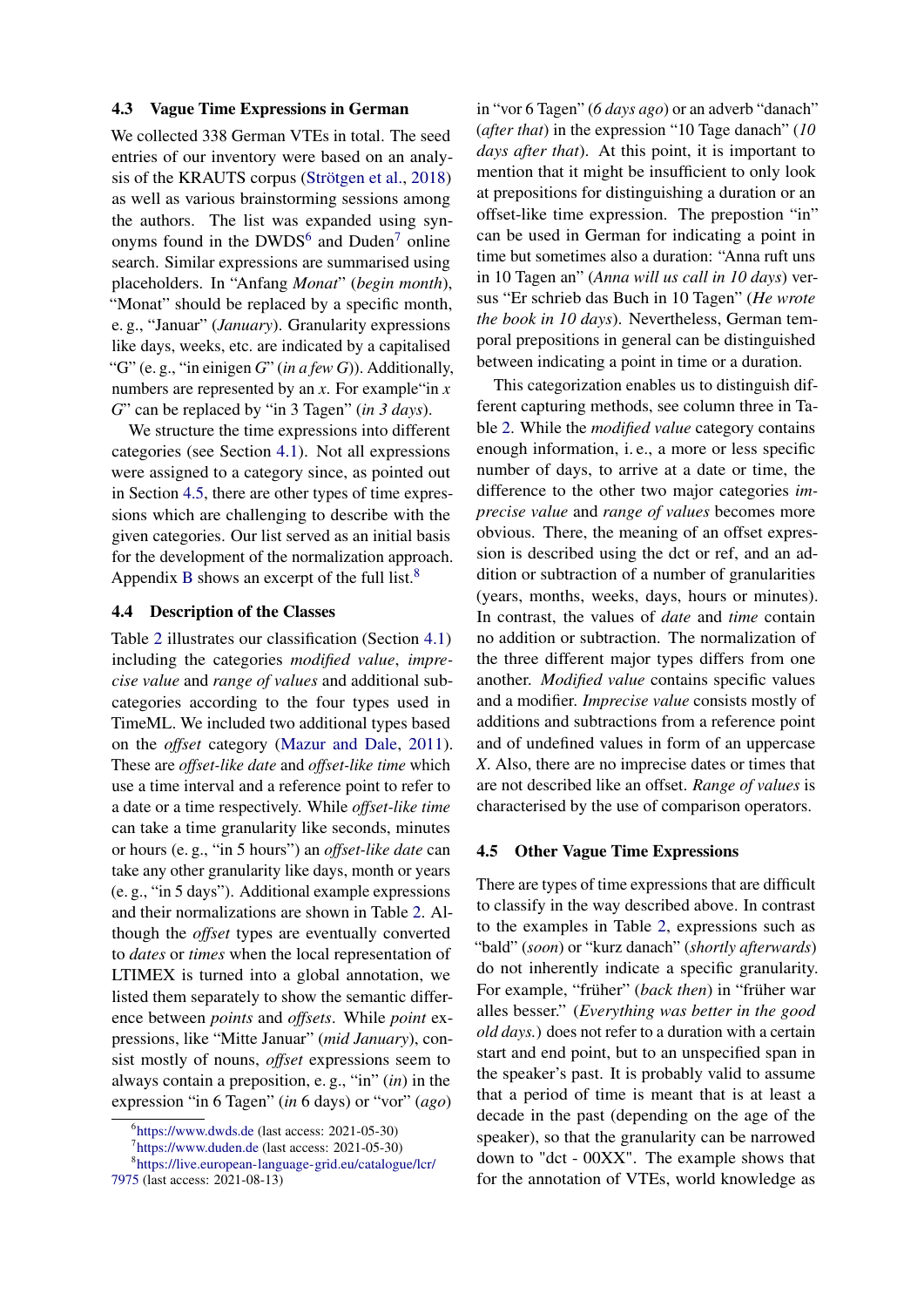<span id="page-5-0"></span>

| <b>TimeML-Type</b><br>Subcategory                                       | <b>Example</b> (English)                                                                                                      | <b>Example (German)</b>                                                                                                            | <b>Normalization</b>                                                                                                                                                                                          |
|-------------------------------------------------------------------------|-------------------------------------------------------------------------------------------------------------------------------|------------------------------------------------------------------------------------------------------------------------------------|---------------------------------------------------------------------------------------------------------------------------------------------------------------------------------------------------------------|
| VTE category: modified value                                            |                                                                                                                               |                                                                                                                                    |                                                                                                                                                                                                               |
| date<br>offset-like date<br>time<br>offset-like time<br>duration<br>set | mid-January*<br>after about 10 days<br>around 1 p.m.<br>after about 10 hours<br>about 10 days*<br>approximately every 3rd day | Mitte Januar<br>nach ungefähr 10 Tagen<br>ungefähr 13 Uhr<br>nach ungefähr 10 Stunden<br>ungefähr 10 Tage<br>ungefähr jeden 3. Tag | mod="mid" value="xxxx-01"<br>mod="approx" value="2021-05-11"<br>mod="approx" value="2021-05-01-T13"<br>mod="approx" value="2021-05-01-T22"<br>mod="approx" value="P10D"<br>mod="approx" value="P3D" freq="1x" |
| VTE category: <i>imprecise value</i>                                    |                                                                                                                               |                                                                                                                                    |                                                                                                                                                                                                               |
| date<br>offset-like date                                                | a few days earlier                                                                                                            | vor ein paar Tagen                                                                                                                 | value="future_ref" meaning="dct +<br>$0000 - 00 - 0X$ "                                                                                                                                                       |
| time<br>offset-like time                                                | a few hours earlier                                                                                                           | vor ein paar Stunden                                                                                                               | value="future_ref" meaning="dct +<br>0000-00-00-T0X"                                                                                                                                                          |
| duration<br>set                                                         | a few days*<br>every few days                                                                                                 | ein paar Tage<br>alle paar Tage                                                                                                    | value="PXD"<br>value="PXD" freq="1x"                                                                                                                                                                          |
| VTE category: range of values                                           |                                                                                                                               |                                                                                                                                    |                                                                                                                                                                                                               |
| date                                                                    | between August 13th and 15th                                                                                                  | zwischen dem 13. und 15.<br>August                                                                                                 | meaning="2021-08-13 $\leq$ Z $\leq$ 2021-08-15"                                                                                                                                                               |
| offset-like date                                                        | 5 to 6 days later                                                                                                             | 5 bis 6 Tage später                                                                                                                | value="future_ref" meaning=" $det +$<br>0000-00-05 $\leq$ Z $\leq$ dct + 0000-00-06"                                                                                                                          |
| time                                                                    | between 1 p.m. and 3 p.m.                                                                                                     | zwischen 13 und 15 Uhr                                                                                                             | meaning="2021-05-01-T13 $\leq$ Z $\leq$<br>2021-05-01-T15"                                                                                                                                                    |
| offset-like time                                                        | 5 to 6 hours later                                                                                                            | 5 bis 6 Stunden später                                                                                                             | value="future_ref" meaning="dct +<br>0000-00-00-T05 $\leq$ Z $\leq$ dct +<br>0000-00-00-T06"                                                                                                                  |
| duration<br>set                                                         | between 8 and 10 years*<br>every 3-4 months*                                                                                  | zwischen 8 und 10 Jahren<br>alle 3-4 Monate                                                                                        | meaning=" $P8Y \le Z \le P10Y$ "<br>meaning="P3M $\leq$ Z $\leq$ P4M" freq="1x"                                                                                                                               |

Table 2: VTE categories (taken from [Tissot et al.,](#page-8-3) [2019\)](#page-8-3) with TimeML-type extensions and examples. Where possible, examples from [Tissot et al.](#page-8-3) [\(2019\)](#page-8-3) were used and marked with \*.

The assumed document creation time (dct) is 2021-05-01-T12:00. Like [Mazur and Dale](#page-8-5) [\(2011\)](#page-8-5), a lowercase *x* represents a value that has to be determined from the context of an expression.

well as additional contextual knowledge are crucial and that the meaning cannot always be determined unambiguously and directly from the text.

A VTE can also be used anaphorically  $9$  when another time expression is provided as context. In "2003 bin ich 6 geworden. Damals war die Welt noch in Ordnung." (*I turned 6 in 2003. Back then, the world was still alright.*), "damals" receives the value *2003*. With regard to future tense, in "Ina wird in zwei Jahren 18. Dann kann sie ihren Führerschein machen." (*Ina will turn 18 in two years. Then, she can get her driver's license.*) "dann" (*then*) gets the (local) meaning *in two years* which would, depending on ref/dct, result in a specific year. In both cases, the date of the otherwise vague time expression can be identified as such.

Expressions such as "künftig" (*in future*) and

"in letzter Zeit" (*lately*) refer to a period of time anchored in the utterance time and facing towards the future or the past. The example "Ich werde künftig vorsichtiger sein." (*I'll be more careful in the future.*) suggests that the proposition "Ich bin vorsichtiger" (*I will be more careful*) applies to the speaker at any point after the utterance time. The expression is of type *duration* and receives the meaning "PXXY" with a *beginpoint* "dct" and an *endpoint* "future\_ref". In "Peter hat in letzter Zeit sehr hart gearbeitet." (*Peter has been working very hard lately.*), "in letzter Zeit" (*lately*) refers to a time span from a point in time in the near past to the utterance time. This period of time can be days, weeks, or months, depending on the context.

There are some idiomatic expressions or phrases in German (as well as in English) which contain a precise time expression but are used for expressing an undefined short time duration, and should be therefore regarded as VTEs, like "Hast du eine

<span id="page-5-1"></span> $9$ We use this term following [Mazur and Dale](#page-8-5) [\(2011\)](#page-8-5) who describe a deictic and *anaphoric* use of time expressions in the *offset* category, where *anaphoric offset* includes another time expression as a reference point.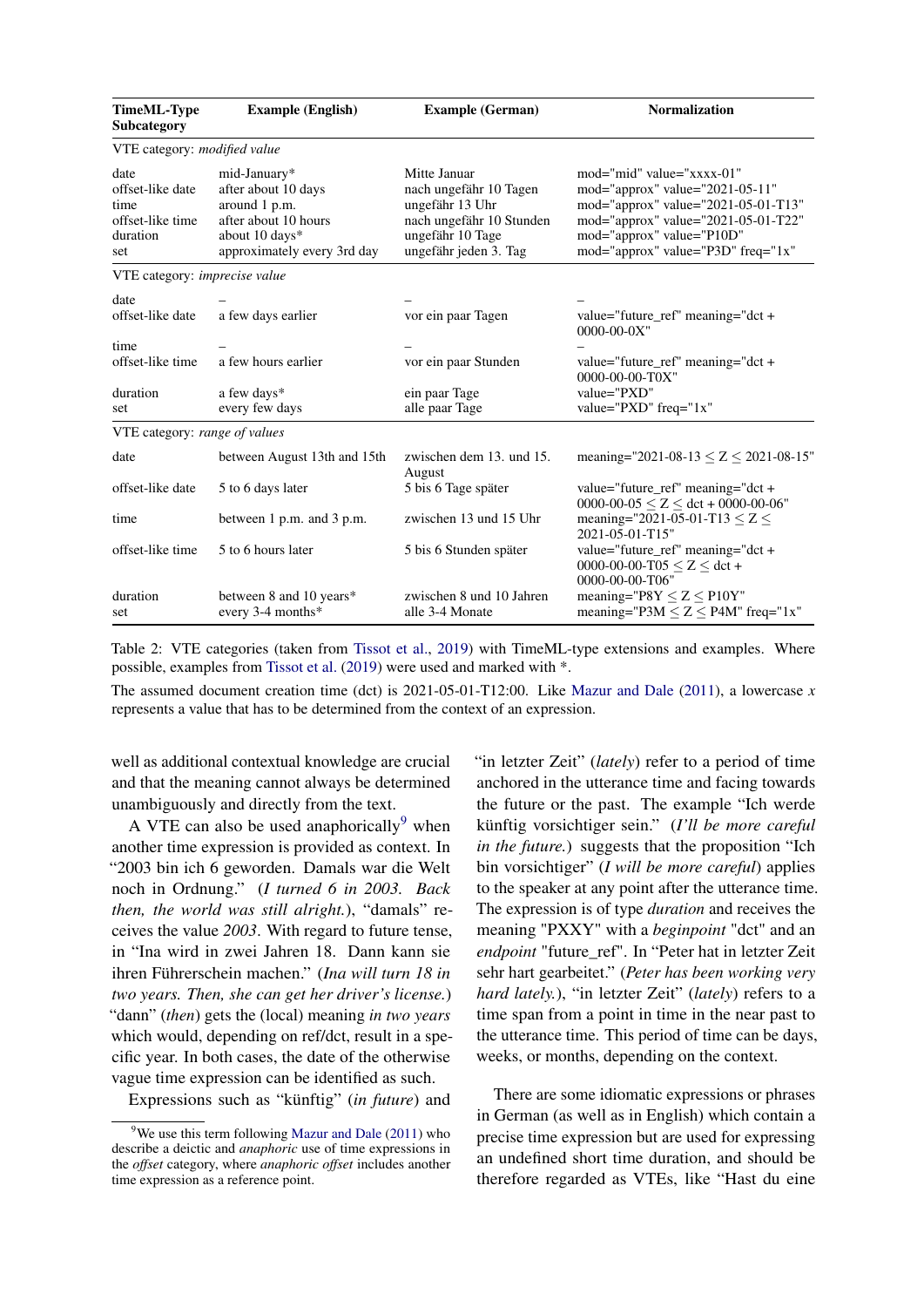Minute?" (*Do you have a minute?*) or "Eine Sekunde!" (*Just a second!*).

For expressions like "inzwischen" (*meanwhile*), in the example "Inzwischen hat es Rücktrittsforderungen gegen sie [. . . ] gegeben." (*In the meantime, there have been calls for her resignation [. . . ].*) [\(Strötgen et al.,](#page-8-2) [2018\)](#page-8-2) we define the following framework. There is a given time in the past from which an implicit time span is drawn up to the utterance time. We reason that the expression is of type *date* because a call for resignation is an event that takes place at a specific time and/or date and is within a specified period. In the example, the starting point of the implicit time span is a police operation on an unspecified day, but probably several days prior to the dct. Between the operation and the statement, there has been at least one call for resignation. The expression can therefore be normalised to "dct - 0000-00-XX  $\lt Z \lt \text{dct}$ ".

#### <span id="page-6-0"></span>4.6 Dataset Statistics after Annotation

The annotation, performed by one of the authors, shows that the corpus includes 1 910 time expressions, of which 568 are VTEs, i. e., about 29.74% of the time expressions can be considered vague, with 44.15% in KRAUTS and 18.09% in Short\_News. The majority is of types *date* and *duration*. The highest ratio of VTEs to all time expressions has a book review (from KRAUTS) with 87.5% VTEs. The highest ratio in a Short\_News article is 50%. The largest total number of time expressions (11.3%) as well as VTEs in one article can be found in a weather report with 5 300 tokens and 49 VTEs (Short\_News). The largest total number of time expressions in KRAUTS is 46 and can be found in a report (2.43% of tokens) and in a newspaper column (2% of tokens).

Table [3](#page-7-1) shows a summary of the annotation results. The statistics show that texts with a narrative structure, which appear more frequently in KRAUTS, contain more VTEs than texts limited to the most important facts, like the articles in Short\_News. A possible reason for the increased use of VTEs in columns, comments or fictional texts in KRAUTS is that an exact point in time is neither relevant nor known, or that VTEs fit better into the flow of the text. The fact that there are more precise time expressions on average in the Short\_News articles than in KRAUTS suggests that precise time expressions are more suitable to support the facts in short articles.

Table [4](#page-7-2) presents the number of classes for each label and reveils a class imbalance in the corpus. The most striking imbalance can be observed for the labels *vague* and *anchorType* in Short\_News. The labels *type* of Short\_News and *vague* of KRAUTS are the ones with the most similar distribution of classes.

#### 5 Experiments

For our classification experiments, all tested labels should have at least a limited number of values. This excludes labels like *value* and *meaning* because their values are not limited to a fixed set. The labels we tested are *type*, *anchorType* and *vague*.

We used the classifiers *RandomForest*, *Decision-Tree, softVoting* and *ExtraTrees* from scikit-learn.<sup>[10](#page-6-1)</sup> The *softVoting* classifier uses the highest probability from the sum of the predicted probabilities. It combines the classifiers *DecisionTree, RandomForest* and *LinearSupportVectorClassifier*. Two types of classification tasks were tested. On the one hand, we used *multiclass* algorithms that can predict a label with multiple classes. For example, *type* can be predicted, which contains *date*, *time*, *duration* and *set*. On the other hand, there are *multitask* algorithms that can predict several classes, as well as several labels, i. e., predictions for *type*, *vague* and *anchorType* as well as their values can be made at the same time instead of one after the other.

#### 6 Results and Discussion

The results for the full dataset show scores from 0.6 up to 0.75 for the soft voting classifier and up to 0.77 for Extra Trees for the binary classification of *vague*. Given the size of the corpus and the amount of classes and labels, we consider these results decent. *RandomForest* and *DecisionTree*, respectively for *multiclass* and *multitask*, achieved slightly lower scores (with up to 0.02 difference for KRAUTS and 0.003 for Short News). There are no strong deviations between the *multiclass* and the *multitask* algorithms. We utilized a macroaveraged F1-score metric to weigh our metric towards the smallest class. Due to the label imbalance, this slightly lowers our score but more precisely represents the results of the experiments.

Table [5](#page-7-3) shows the results for each label for the two best algorithms. The classifiers achieve better results on Short\_News than KRAUTS. *ExtraTrees* performs best for two of three labels.

<span id="page-6-1"></span><sup>10</sup><https://scikit-learn.org> (last access: 2021-05-12)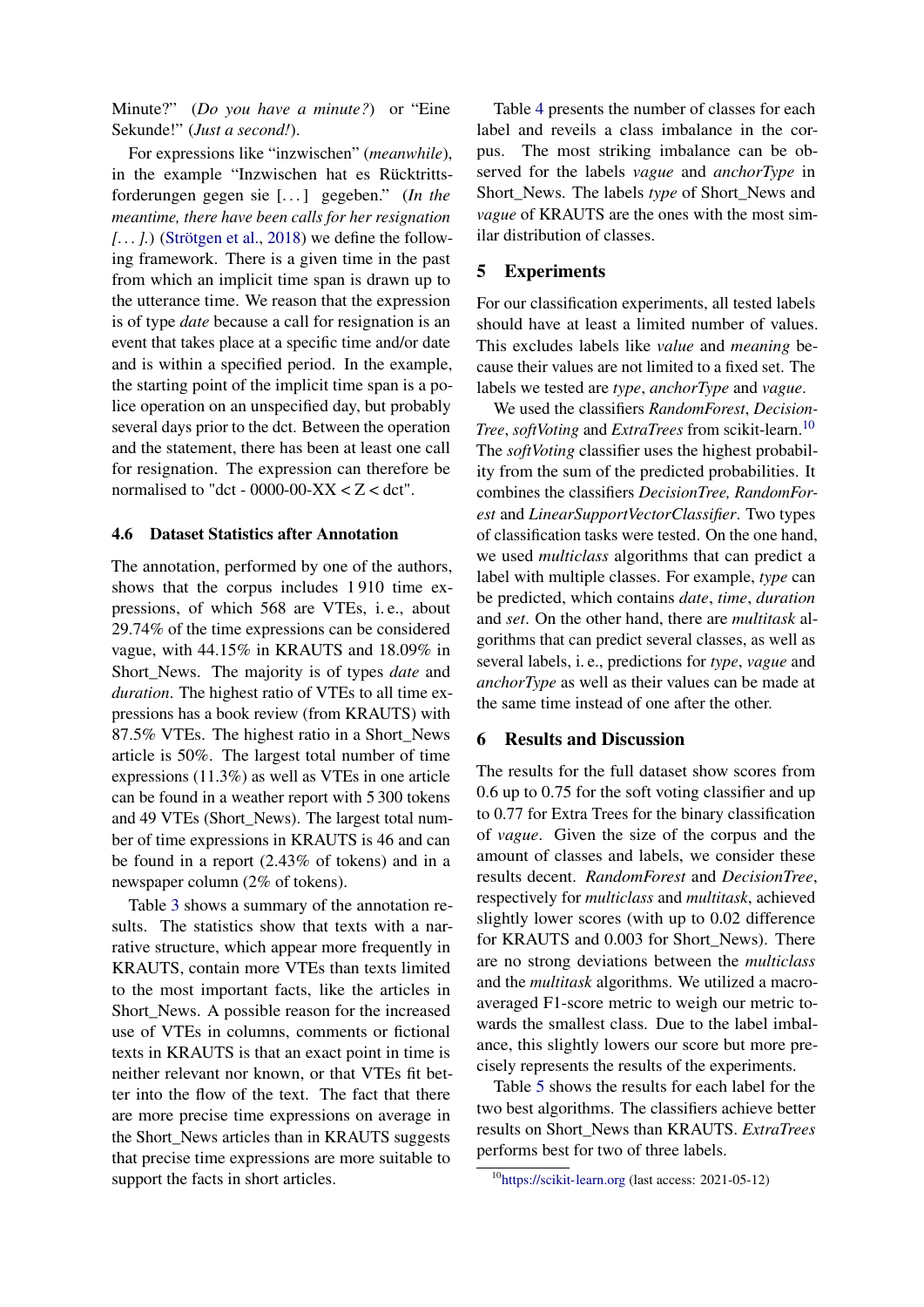<span id="page-7-1"></span>

|               | <b>TE Tokens</b> | $\%$ TE of<br><b>Tokens</b> | VTE<br>Tokens | $\%$ VTE of<br><b>Tokens</b> | $\%$ VTE of<br>TЕ |
|---------------|------------------|-----------------------------|---------------|------------------------------|-------------------|
| <b>KRAUTS</b> | 854              | 1.7                         | 7.5           | 0.75                         | 44.15             |
| Short News    | 1056             | 2.27                        | 2.8           | 0.41                         | 18.09             |
| <b>B</b> oth  | 1910             | 1.97                        | 5.2           | 0.59                         | 29.74             |

Table 3: Overview of the annotation results (TE = time expression) – almost 30% of all TE are vague TE.

<span id="page-7-2"></span>

| Label       | <b>Class</b> | <b>KRAUTS</b> | <b>Short News</b> |
|-------------|--------------|---------------|-------------------|
| type        | date         | 506           | 431               |
|             | time         | 13            | 212               |
|             | duration     | 247           | 234               |
|             | set          | 80            | 29                |
| vague       | true         | 375           | 190               |
|             | false        | 471           | 716               |
| anchor-Type | ref          | 80            | 70                |
|             | dct          | 441           | 615               |

Table 4: Distribution of classes and labels in the corpus.

<span id="page-7-3"></span>

| Model                  | <b>Dataset</b>                             | type                 | vague                | anchor-<br><b>Type</b> |
|------------------------|--------------------------------------------|----------------------|----------------------|------------------------|
| soft-<br>voting        | Both<br><b>KRAUTS</b><br>Short News        | 0.60<br>0.48<br>0.60 | 0.75<br>0.73<br>0.70 | 0.62<br>0.58<br>0.58   |
| Extra-<br><b>Trees</b> | <b>Both</b><br><b>KRAUTS</b><br>Short News | 0.68<br>0.47<br>0.58 | 0.77<br>0.73<br>0.72 | 0.61<br>0.58<br>0.58   |

Table 5: Macro F1-scores for the two best performing algorithms.

On KRAUTS, the algorithms achieve low results on *type*, mainly because its class *set* has a low accuracy of 0.22 F1-score for the full dataset because there are only 80 annotated labels in KRAUTS and 29 in Short\_News (Table [4\)](#page-7-2). The same problem appears for *anchorType* with the infrequent *ref* label. The macro-averaged F1-score clearly demonstrates this because it weighs each class equally so the smaller classes with lower scores equally count to the overall score. In future work, we need to annotate additional data to achieve reasonable classification results. The remaining classes with more samples for *type* are slightly better with F1-scores from 0.42 for *time* up to 0.71 for *date*.

The results show that classifiers with small training sets are capable of achieving F1-scores of up to 0.77. We can assume that more sophisticated approaches will yield better results. In terms of future work, we plan to combine such machine learningbased and rule-based systems, such as Heideltime [\(Strötgen and Gertz,](#page-8-16) [2010\)](#page-8-16), which achieves an F1 score of 93.8 on German narrative texts [\(Strötgen](#page-8-17)

[and Gertz,](#page-8-17) [2015\)](#page-8-17) for precise time expressions. It remains to be explored if a rule-based system can provide similar results for VTEs.

#### 7 Conclusion

We concentrate on the annotation of vague time expressions, borrowing especially from [Tissot et al.](#page-8-3) [\(2019\)](#page-8-3), whose categorization we modified and adapted to classify and normalise VTEs. We describe methods for the normalization of VTEs and annotated a data set of German news documents. Determining the meaning of a VTE proved to be difficult, because it is context-dependent and may require empirical knowledge if no temporal granularity (year, day, hour, etc.) is given. Although our annotation scheme was developed using German documents, we believe it to be applicable to English, too, because English VTE work in a similar way. Finally, we carried out preliminary classification experiments.

In terms of future work, we plan to label the data set with additional annotators to determine the inter-annotator agreement, to expand the data set and to improve the classification results. Another aspect for expanding our work would be to include an evaluation of time span representation of our normalizations. We also plan to explore additional possibilities of classifying different categories of VTE automatically, which are, as of now, only implicitly included. In that regard, it is worth exploring if a regular expression-based approach, like HeidelTime [\(Strötgen and Gertz,](#page-8-16) [2010\)](#page-8-16), is able to derive normalised values of VTEs.

#### Acknowledgments

The work presented in this paper has received funding from the German Federal Ministry of Education and Research (BMBF) through the project QURA-TOR (Wachstumskern no. 03WKDA1A).

#### References

<span id="page-7-0"></span>Tommaso Caselli and Rachele Sprugnoli. 2015. It-TimeML, TimeML Annotation Guidelines for Ital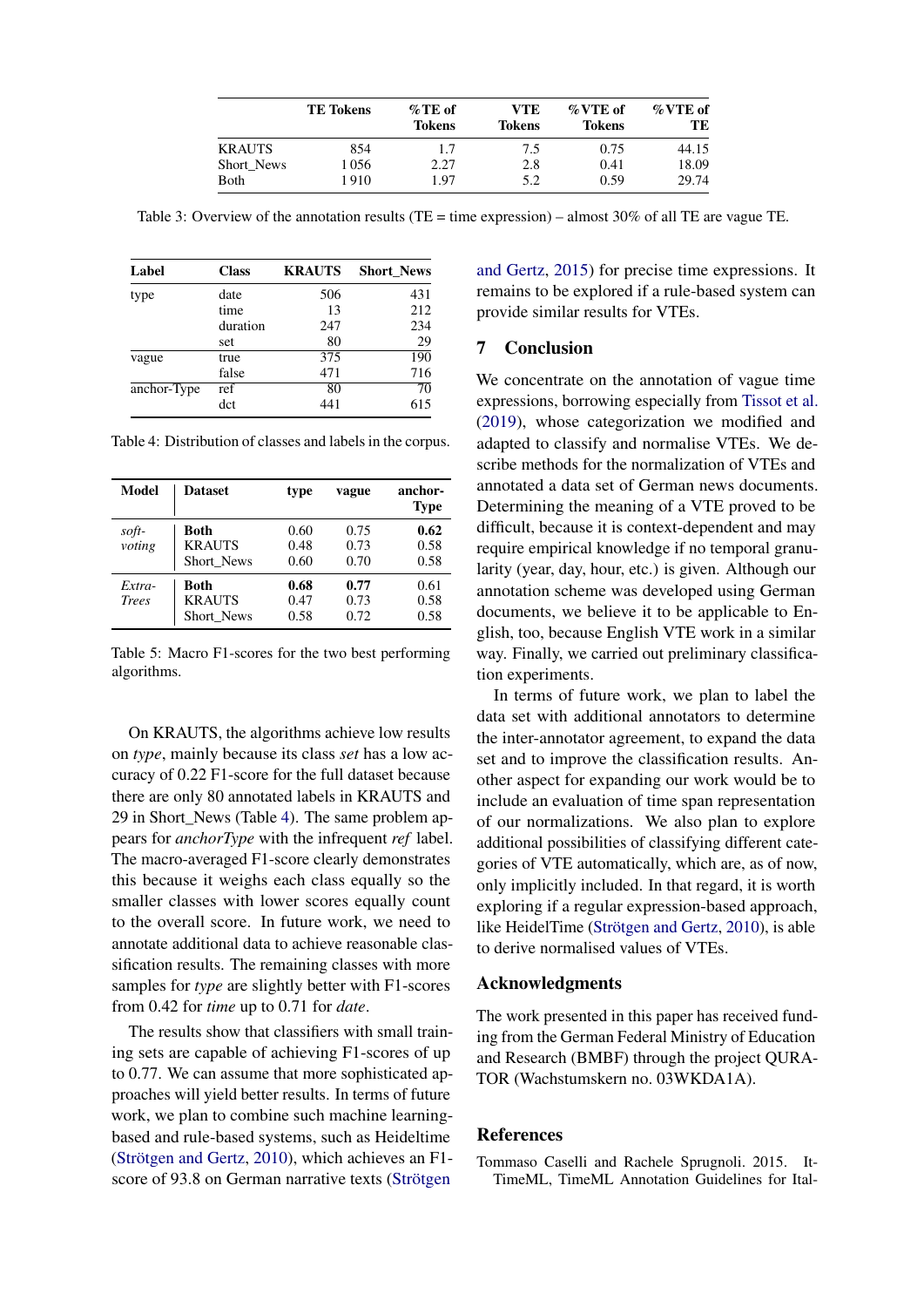ian. Technical report.

- <span id="page-8-1"></span>Tommaso Caselli and Piek Vossen. 2017. The Event StoryLine Corpus: A New Benchmark for Causal and Temporal Relation Extraction. In *Proceedings of the Events and Stories in the News Workshop*, pages 77–86,. ACL.
- <span id="page-8-7"></span>Joanna Mary Channell. 1983. *Vague language: some vague expressions in English*. Ph.D. thesis, University of York.
- <span id="page-8-11"></span>Filip Devos. 2003. Semantic Vagueness and Lexical Polyvalence. *Studia Linguistica*, 3(57):121–141.
- <span id="page-8-13"></span>Filip Devos, Nancy Van Gyseghem, Ria Vandenberghe, and Rita De Caluwe. 1994. Modelling vague lexical time expressions by means of fuzzy set theory. *Journal of Quantitative Linguistics*, 1(3):189–194.
- <span id="page-8-8"></span>Anca Dinu, Walther v Hahn, and Cristina Vertan. 2017. On the annotation of vague expressions: a case study on Romanian historical texts. *Proceedings of the LT4DHCSEE in conjunction with RANLP*, pages 24– 31.
- <span id="page-8-10"></span>Lisa Ferro, Inderjeet Mani, Laurie Gerber, Beth Sundheim, and George Wilson. 2001. TIDES Temporal Annotation Guidelines. Technical Report MTR 01W0000041, The MITRE Corporation.
- <span id="page-8-5"></span>Paweł Mazur and Robert Dale. 2011. LTIMEX: representing the local semantics of temporal expressions. In *2011 Federated Conference on Computer Science and Information Systems*, pages 201–208. Institute of Electrical and Electronics Engineers (IEEE).
- <span id="page-8-15"></span>Anne-Lyse Minard, Manuela Speranza, Sara Baino, and Martina Coser. 2017. [Examples and Guide](https://sites.google.com/site/ittimeml/documents)[lines for Annotation of Temporal Expressions](https://sites.google.com/site/ittimeml/documents) [\(<TIMEX3>\) in German.](https://sites.google.com/site/ittimeml/documents)
- <span id="page-8-9"></span>James Pustejovsky, Kiyong Lee, Harry Bunt, and Laurent Romary. 2010. ISO-TimeML: An International Standard for Semantic Annotation. In *Proceedings of the Seventh International Conference on Language Resources and Evaluation (LREC'10)*, pages 394–397.
- <span id="page-8-14"></span>Xin Rong, Adam Fourney, Robin N. Brewer, Meredith Ringel Morris, and Paul N. Bennett. 2017. Managing Uncertainty in Time Expressions for Virtual Assistants. In *Proceedings of the 2017 CHI Conference on Human Factors in Computing Systems*, page 568–579. Association for Computing Machinery.
- <span id="page-8-4"></span>Roser Saurí, Jessica Littman, Bob Knippen, Robert Gaizauskas, Andrea Setzer, and James Pustejovsky. 2006. *TimeML annotation guidelines*.
- <span id="page-8-6"></span>Frank Schilder and Christopher Habel. 2001. [From](https://doi.org/10.3115/1118238.1118247) [Temporal Expressions to Temporal Information: Se](https://doi.org/10.3115/1118238.1118247)[mantic Tagging of News Messages.](https://doi.org/10.3115/1118238.1118247) In *Proceedings of the Workshop on Temporal and Spatial Information Processing*. ACL.
- <span id="page-8-12"></span>Jannik Strötgen. 2015. *Domain-sensitive Temporal Tagging for Event-centric Information Retrieval* . Ph.D. thesis, Heidelberg University.
- <span id="page-8-16"></span>Jannik Strötgen and Michael Gertz. 2010. HeidelTime: High quality rule-based extraction and normalization of temporal expressions. In *Proceedings of the 5th International Workshop on Semantic Evaluation*, pages 321–324. ACL.
- <span id="page-8-17"></span>Jannik Strötgen and Michael Gertz. 2015. A baseline temporal tagger for all languages. In *Proceedings of the 2015 Conference on Empirical Methods in Natural Language Processing*, pages 541–547.
- <span id="page-8-2"></span>Jannik Strötgen, Anne-Lyse Minard, Lukas Lange, Manuela Speranza, and Bernardo Magnini. 2018. [KRAUTS: A German Temporally Annotated News](https://www.aclweb.org/anthology/L18-1085) [Corpus.](https://www.aclweb.org/anthology/L18-1085) In *Proceedings of the Eleventh International Conference on Language Resources and Evaluation (LREC 2018)*, Miyazaki, Japan. European Language Resources Association (ELRA).
- <span id="page-8-3"></span>Hegler Tissot, Marcos Didonet Del Fabro, Leon Derczynski, and Angus Roberts. 2019. [Normalisa](https://doi.org/10.1007/s10115-019-01338-1)[tion of imprecise temporal expressions extracted](https://doi.org/10.1007/s10115-019-01338-1) [from text.](https://doi.org/10.1007/s10115-019-01338-1) *Knowledge and Information Systems*, 61(3):1361–1394.
- <span id="page-8-0"></span>Naushad UzZaman, Hector Llorens, Leon Derczynski, James Allen, Marc Verhagen, and James Pustejovsky. 2013. SemEval-2013 task 1: TempEval-3: Evaluating time expressions, events, and temporal relations. In *Second Joint Conference on Lexical and Computational Semantics (\*SEM), Volume 2: Proceedings of the Seventh International Workshop on Semantic Evaluation (SemEval 2013)*, pages 1–9. ACL.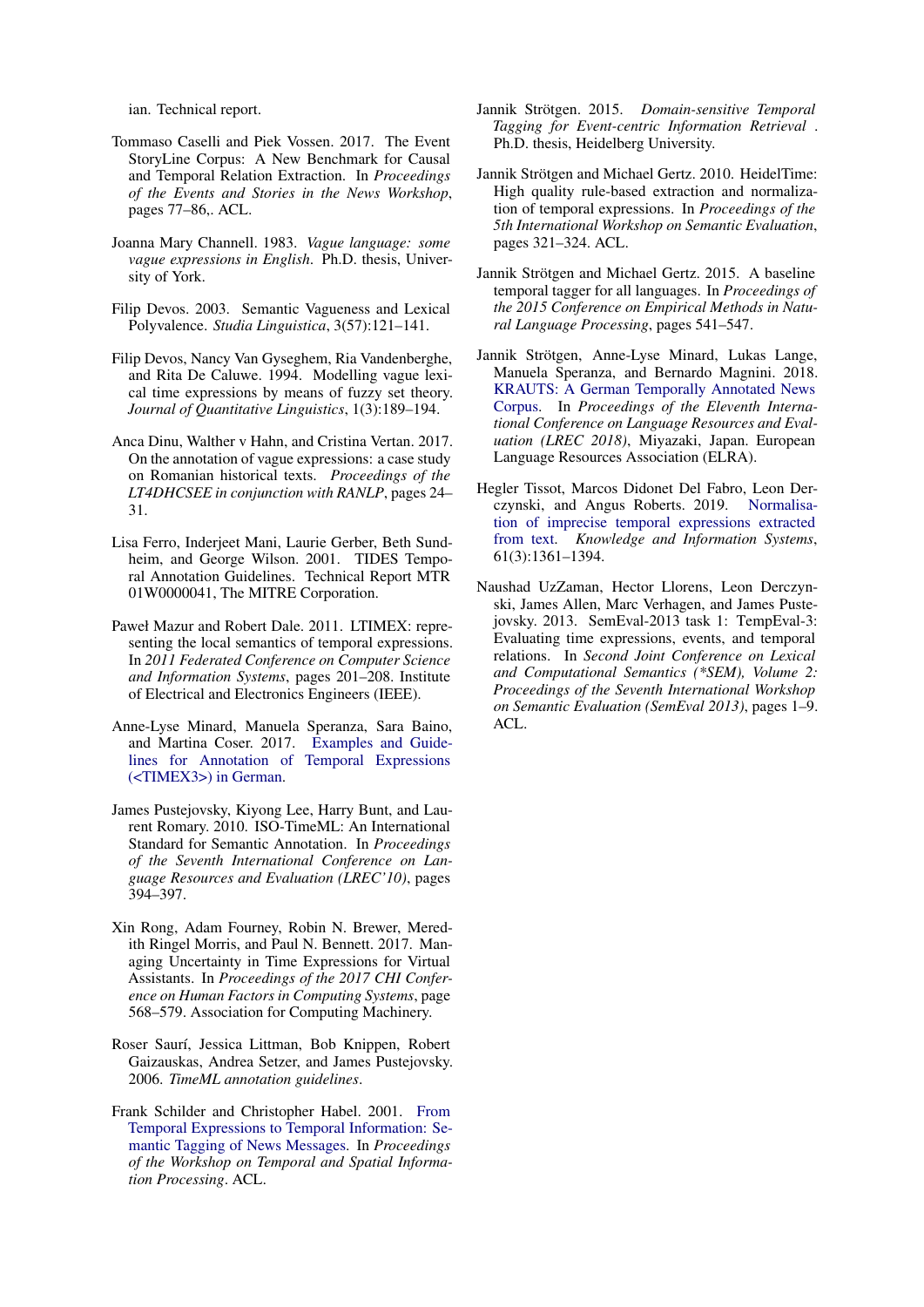## <span id="page-9-0"></span>A Annotation examples

The assumed *document creation time* (dct) is 2021-05-31.

- 1. Wir haben uns zuletzt bei unserer Abschlussfeier getroffen. <Timex3 type="date" anchorType="dct" value="past\_ref" meaning="dct - 000X < Z &lt; dct" vague="true"> Inzwischen </Timex3> habe ich mir ein Auto gekauft. $11$
- 2. Er ist <Timex3 type="date" anchorType="dct" value="past\_ref" meaning="dct 00XX" vague="true"> vor Jahrzehnten </Timex3> ausgewandert.
- 3. Die Kampagne startet <Timex3 type="date" anchorType="dct" value="2021-06" mod="mid" vague="true"> Mitte Juni</Timex3>.
- 4. Das Gesetz wird <Timex3 type="date" anchorType="dct" value="2021-08" meaning="2021-08-12  $< t := Z < t := 2021-08-15"$  vague="true"> zwischen dem 12. und 15. August </Timex3> verabschiedet.
- 5. Die Lebensspanne dieser Schmetterlingsart beträgt <Timex3 type="duration" value="P10D" mod="approx" vague="true"> circa 10 Tage </Timex3>
- 6. Der Umbau dauert nur noch <Timex3 type="duration" value="PXD" vague="true" beginPoint="dct" endPoint="dct + 0000-00-0X"> wenige Tage </Timex3>
- 7. Die Post kommt hier nur <Timex3 type="set" value="PXD" freq="1x" vague="true"> alle paar Tage </Timex3>
- 8. <Timex3 tid="t1" type="date" value="2003" vague="false"> 2003 </Timex3> bin ich 6 geworden. <Timex3 tid="t2" type="date" anchorType="ref" anchorTimeID="t1" value="2003" vague="false"> Damals </Timex3> war die Welt noch in Ordnung.
- 9. Es tut mir leid, dass ich dich verletzt habe. Ich werde <Timex3 type="duration" value="future\_ref" anchorType="dct" meaning="PXXY" beginPoint="dct" endPoint="future\_ref" vague="true"> künftig </Timex3> besser aufpassen.

## <span id="page-9-1"></span>B List of Vague Time Expressions

Table [6](#page-9-3) is an excerpt from the list of over 300 VTEs which can be found in: <https://live.european-language-grid.eu/catalogue/lcr/7975> (last access: 2021-08-13).

<span id="page-9-3"></span>

| <b>Time Expression</b> | Type           | <b>Vague Type</b> | <b>Informal Meaning</b> | <b>Example</b>             |
|------------------------|----------------|-------------------|-------------------------|----------------------------|
| Pi mal Daumen          | depends on the | <b>MV</b>         | approximately           | Pi mal Daumen 1,5 Jahre    |
|                        | context        |                   |                         |                            |
| überschlägig           | depends        | <b>MV</b>         | approximately           | überschlägig 1,5 Jahre     |
| annähernd              | depends        | MV                | approximately           | annähernd 1,5 Jahre        |
| ca.                    | depends        | MV                | approximately           | ca. 1.5 Jahre              |
| circa                  | depends        | MV                | approximately           | circa 1.5 Jahre            |
| in etwa                | depends        | <b>MV</b>         | approximately           | in etwa 1,5 Jahre          |
| praktisch              | depends        | <b>MV</b>         | approximately           | praktisch 2 Jahre          |
| rund                   | depends        | MV                | approximately           | rund 1,5 Jahre             |
| schätzungsweise        | depends        | MV                | approximately           | schätzungsweise 1,5 Jahre  |
| so ziemlich            | depends        | MV                | approximately           | so ziemlich 1,5 Jahre      |
| um                     | depends        | <b>MV</b>         | approximately           | um die 1,5 Jahre; um 1 Uhr |

<span id="page-9-2"></span><sup>&</sup>lt;sup>11</sup>The meaning of this syntax becomes more apparent when the &It; macros are expanded: meaning="dct - 000X <  $Z$  < dct".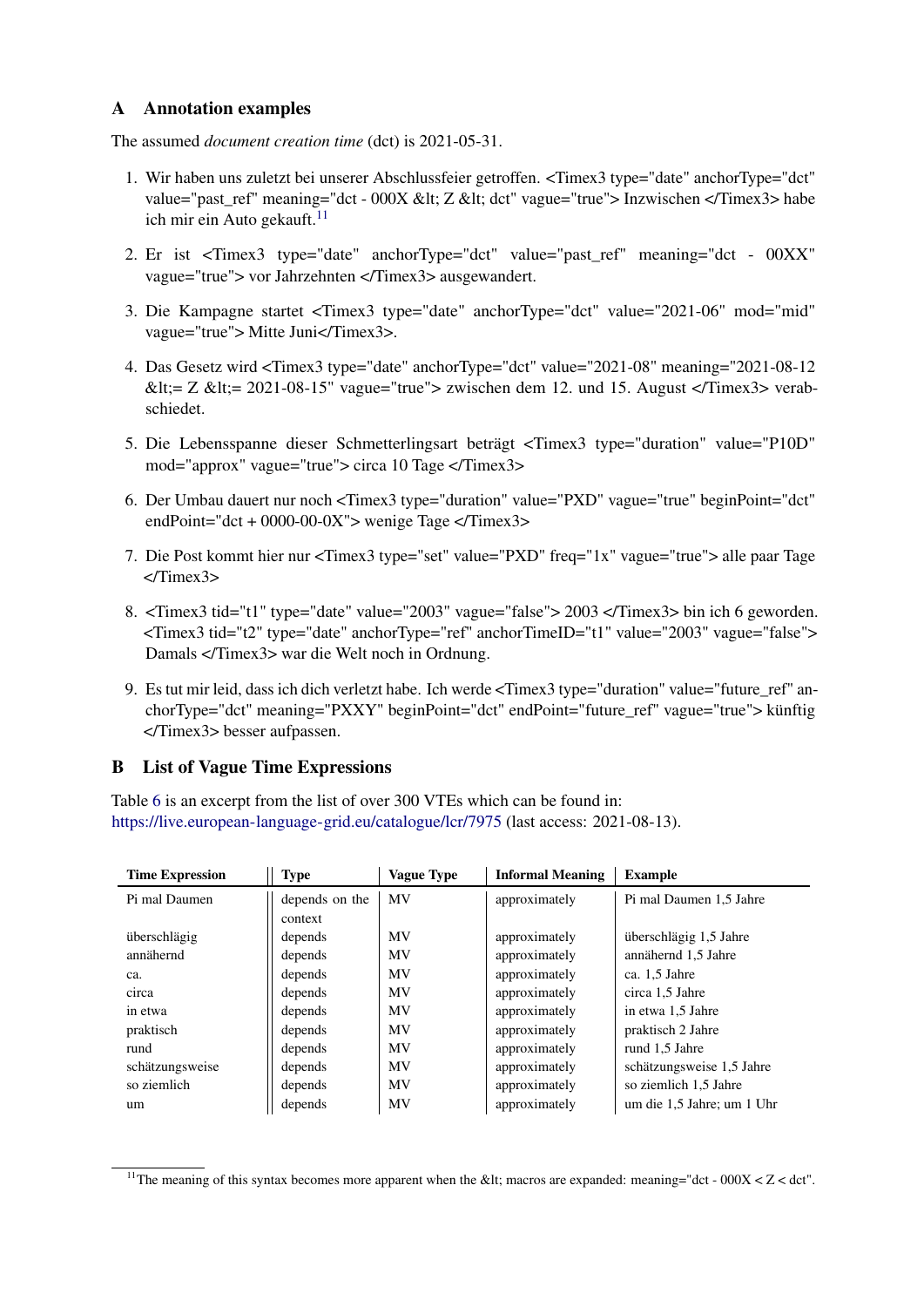| den einen Tag          | date     | GЕ          | undefined reference                                                                                                     | Den einen Tag auf der Bühne,<br>den anderen vor der Kamera,<br>dann noch auf den Kabaret-<br>tbrettern, wo sie Lieder ihres<br>geliebten [].                                                                                 |
|------------------------|----------|-------------|-------------------------------------------------------------------------------------------------------------------------|------------------------------------------------------------------------------------------------------------------------------------------------------------------------------------------------------------------------------|
| einst                  | date     | not defined | undefined reference                                                                                                     | Einst war das anders bei uns.                                                                                                                                                                                                |
| dereinst               | date     | not defined | past-ref, distant                                                                                                       | Ich weiß nur mehr: ich küßte es<br>[das Gesicht] dereinst.                                                                                                                                                                   |
| einstmals              | date     | not defined | undefined reference                                                                                                     | Einstmals war das anders bei<br>uns.                                                                                                                                                                                         |
| vordem                 | date     | not defined | <anaphoric point<="" td=""><td>Das Bild hatte vordem im<br/>Zimmer seiner<br/>Großmutter<br/>gehangen.</td></anaphoric> | Das Bild hatte vordem im<br>Zimmer seiner<br>Großmutter<br>gehangen.                                                                                                                                                         |
| dann                   | date     | not defined | anaphoric point                                                                                                         | In einem Jahr steht die Ab-<br>stimmung über die Abspaltung<br>Schottlands vom Vereinigten<br>Königreich an, spätestens dann<br>muss sich die EU Gedanken<br>machen, ob ein so wichtiger<br>Teil Europas wie Schottland aus- |
| nunmehr                | date     | not defined | dct                                                                                                                     | geschlossen werden kann [].<br>Der Streik dauert nunmehr<br>schon einen Monat.                                                                                                                                               |
| sofort                 | date     | not defined | future-ref, approx.<br>reference point                                                                                  | Ich habe dich sofort erkannt, als<br>du aus dem Zug stiegst.                                                                                                                                                                 |
| umgehend               | date     | not defined | future-ref, approx.<br>reference point                                                                                  | einer Behörde, Instanz umge-<br>hend von etw.<br>Mitteilung<br>machen                                                                                                                                                        |
| hinterher              | date     | not defined | future-ref.<br>anaphoric                                                                                                | Die Bedeutung dieser Worte<br>wurde ihm erst hinterher klar.                                                                                                                                                                 |
| Jahreszeit-monate      | duration | GЕ          | date-like                                                                                                               | Am meisten liebe ich die Herb-<br>stmonate, wegen der vielen Far-<br>ben.                                                                                                                                                    |
| warmelkalte Jahreszeit | duration | GЕ          | date-like                                                                                                               | Die warme Jahreszeit ist in<br>dieser Region wirklich schön.                                                                                                                                                                 |
| in diesen Tagen        | duration | IV          | anaphoric                                                                                                               | Er hat in diesen Tagen viel<br>gelacht.                                                                                                                                                                                      |
| G-lang                 | duration | IV.         | PXG                                                                                                                     | Er musste stundenlang darauf<br>warten                                                                                                                                                                                       |
| all diese G            | duration | IV          | <b>PXG</b>                                                                                                              | All diese Tage gehören der Ver-<br>gangenheit an.                                                                                                                                                                            |
| innerhalb von G        | duration | IV          | $P X G / ref < Z < ref +$<br>G                                                                                          | Er hat sich innerhalb von<br>Wochen davon erholt.                                                                                                                                                                            |
| den ersten G           | duration | IV          | ordinal specified                                                                                                       | In den ersten Tagen wird sie<br>noch Probleme damit haben.                                                                                                                                                                   |
| die nächsten G         | duration | IV          | $DCT/ref + XG$                                                                                                          | Es wird die nächsten Tage weh<br>tun.                                                                                                                                                                                        |
| in den nächsten G      | duration | IV          | duration,<br>ordinal<br>specified, future-ref,<br>G                                                                     | In den nächsten Jahren wird sie<br>viel lernen.                                                                                                                                                                              |
| die damaligen G        | duration | IV          | duration,<br>past-ref,<br>distant                                                                                       | Die damaligen Wochen waren<br>wunderschön.                                                                                                                                                                                   |
| spätestens in x G      | offset   | MV          | $\det Z \leq \det X$                                                                                                    | Wir sehen uns spätestens in 3<br>Stunden wieder.                                                                                                                                                                             |
| frühestens in x G      | offset   | MV          | $\geq$ number G                                                                                                         | frühestens in einem Monat                                                                                                                                                                                                    |
| tags drauf             | offset   | not defined | anaphoric point +1                                                                                                      | Er geht nie weg, wenn er tags<br>drauf arbeitet.                                                                                                                                                                             |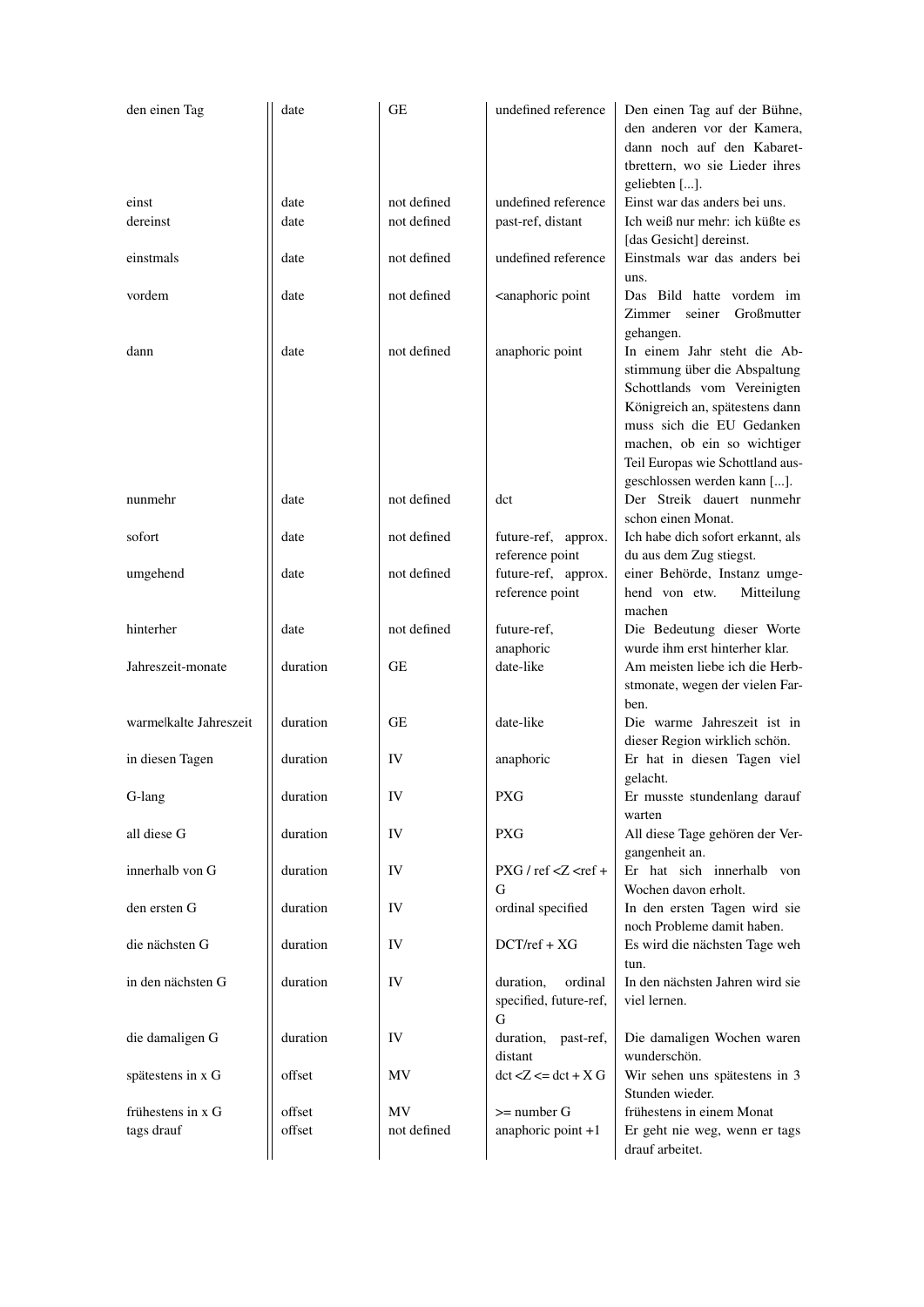| alsbaldig        | offset | not defined | future-ref, relatively<br>close                                                                                                                                                                                              | Die Ware ist zum alsbaldigen<br>Verbrauch bestimmt.                                                                                                                            |
|------------------|--------|-------------|------------------------------------------------------------------------------------------------------------------------------------------------------------------------------------------------------------------------------|--------------------------------------------------------------------------------------------------------------------------------------------------------------------------------|
| später           | offset | not defined | future-ref, relatively<br>distant                                                                                                                                                                                            | Wie soll das erst einmal später<br>werden?                                                                                                                                     |
| zeitnah          | offset | not defined | future-ref, relatively<br>close                                                                                                                                                                                              | Es gab zeitnah vor und nach<br>dem Brief [von Dr.<br>R.]<br>Gespräche mit Dr. R[]«, da-<br>her hielt man eine schriftliche<br>Antwort nicht für nötig.                         |
| alsbald          | offset | not defined | future-ref, relatively<br>close                                                                                                                                                                                              | Narziß wendete sich zu ihm um,<br>und alsbald fühlte er sich erlöst.                                                                                                           |
| alsobald         | offset | not defined | future-ref, relatively<br>close                                                                                                                                                                                              | veraltet; wie alsbald                                                                                                                                                          |
| schnellstmöglich | offset | not defined | future-ref,<br>very<br>close                                                                                                                                                                                                 | Der Chef drängt auf eine<br>schnellstmögliche Erledigung<br>der Arbeit.                                                                                                        |
| gleich           | offset | not defined | future-ref.<br>very<br>close                                                                                                                                                                                                 | Ich komme gleich.                                                                                                                                                              |
| alle paar G      | set    | IV          | set, irregular G                                                                                                                                                                                                             | Die Haut sollte alle paar Tage<br>gründlicher gereinigt werden,<br>um Ablagerungen zu entfernen<br>Beim Haare waschen mit Sham-<br>poo [].                                     |
| gelegentlich     | set    | not defined | set, irregular, rarely                                                                                                                                                                                                       | Heute soll es nur gelegentlich<br>Niederschläge geben.                                                                                                                         |
| alltäglich       | set    | not defined | everyday                                                                                                                                                                                                                     | und Vokabular, son-<br>$\left[\ldots\right]$<br>dern altersgemäß intuitiv durch<br>den alltäglich stattfindenden Ge-<br>brauch der englischen Sprache<br>im Betreuungskontext. |
| regelmäßig       | set    | not defined | set, regularly                                                                                                                                                                                                               | regelmäßige Mahlzeiten                                                                                                                                                         |
| turnusmäßig      | set    | not defined | set, regularly                                                                                                                                                                                                               | eine turnusmäßige Sitzung, Kon-<br>trolle                                                                                                                                      |
| zyklisch         | set    | not defined | set, regularly                                                                                                                                                                                                               | etw. läuft zyklisch ab, verläuft<br>zyklisch                                                                                                                                   |
| periodisch       | set    | not defined | set, undef                                                                                                                                                                                                                   | Die Beschwerden kehrten peri-<br>odisch wieder.                                                                                                                                |
| zwischendurch    | set    | not defined | set, undef                                                                                                                                                                                                                   | Der vor längerer Zeit errichtete<br>und zwischendurch verfallene<br>Zaun ist jetzt repariert.                                                                                  |
| unregelmäßig     | set    | not defined | set, irregularly                                                                                                                                                                                                             | Er lebt unregelmäßig.                                                                                                                                                          |
| öfters           | set    | not defined | set, irregularly, of-<br>ten                                                                                                                                                                                                 | man muß das öfters üben, sagen                                                                                                                                                 |
| sporadisch       | set    | not defined | irregularly,<br>set,<br>rarely                                                                                                                                                                                               | Wir sehen uns nur ganz spo-<br>radisch.                                                                                                                                        |
| vor x Uhr        | time   | MV          | <number o'clock<="" td=""><td>[] an der in der jeweiligen<br/>Prospektergänzung angegebe-<br/>nen Adresse vor 12 Uhr (irische<br/>Ortszeit) an dem dem betref-<br/>fenden Handelstag vorangegan-<br/>genen [].</td></number> | [] an der in der jeweiligen<br>Prospektergänzung angegebe-<br>nen Adresse vor 12 Uhr (irische<br>Ortszeit) an dem dem betref-<br>fenden Handelstag vorangegan-<br>genen [].    |
| spätestens x Uhr | time   | MV          | $\leq$ number o'clock                                                                                                                                                                                                        | die Arbeit muss bis spätestens<br>12 Uhr fertig sein                                                                                                                           |
| nach x Uhr       | time   | MV          | >number o'clock                                                                                                                                                                                                              | Darüber hinaus sind Personen,<br>die sich nach 20 Uhr auf<br>dem DESY-Gelände aufhalten,<br>verpflichtet, sich auf Verlangen<br>den []                                         |